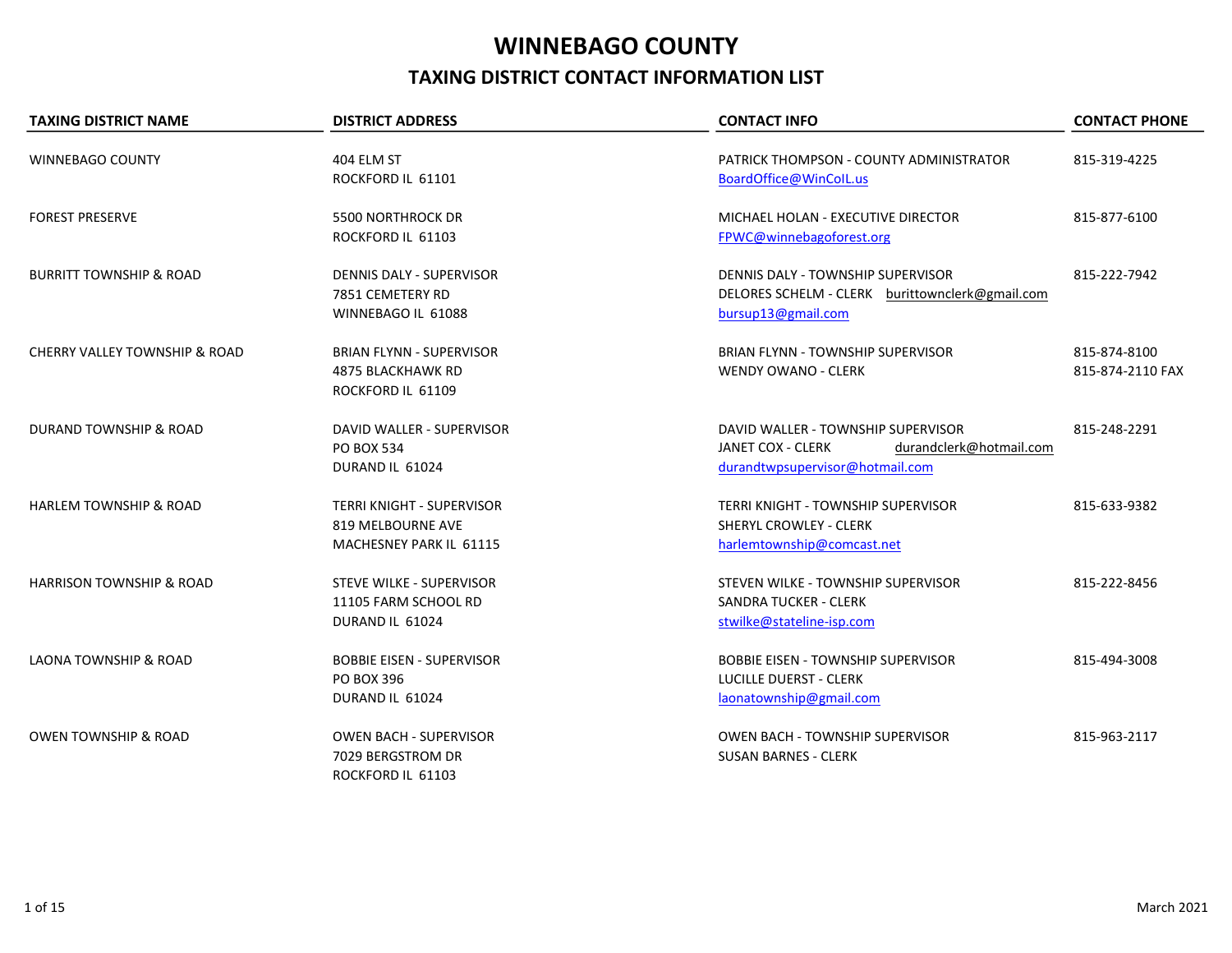| <b>TAXING DISTRICT NAME</b>          | <b>DISTRICT ADDRESS</b>                                                                                        | <b>CONTACT INFO</b>                                                                                 | <b>CONTACT PHONE</b>             |
|--------------------------------------|----------------------------------------------------------------------------------------------------------------|-----------------------------------------------------------------------------------------------------|----------------------------------|
| PECATONICA TOWNSHIP & ROAD           | JOSEPH MUSSO - SUPERVISOR<br><b>TOWN HALL</b><br>410 REED ST - PO BOX 695<br>PECATONICA IL 61063               | JOSEPH MUSSO - TOWNSHIP SUPERVISOR<br><b>BARB LIZER - CLERK</b><br>pectwnsp@frontier.com            | 815-239-1555                     |
| ROCKFORD TOWNSHIP & ROAD             | JASPER ST ANGEL - SUPERVISOR<br>315 N CHURCH ST<br>ROCKFORD IL 61101                                           | JASPER ST ANGEL - TOWNSHIP SUPERVISOR<br><b>CARL WASCO - CLERK</b><br>jstangel@twp.rockford.il.us   | 815-962-8855<br>815-962-8963 FAX |
| ROCKTON TOWNSHIP & ROAD              | PAUL WILLIAMS - SUPERVISOR<br><b>TOWN HALL</b><br>1315 N BLACKHAWK BLVD<br>ROCKTON IL 61072                    | PAUL WILLIAMS - TOWNSHIP SUPERVISOR<br><b>JUDITH GURNEY - CLERK</b><br>rocktontownship@gmail.com    | 815-624-7788                     |
| ROSCOE TOWNSHIP & ROAD               | JIM BENKOVICH - SUPERVISOR<br><b>TOWN HALL</b><br>5972 ELEVATOR RD<br><b>ROSCOE IL 61073</b>                   | JIM BENKOVICH - TOWNSHIP SUPERVISOR<br><b>GARY BLASCOE - CLERK</b><br>mainoffice@roscoetownship.org | 815-623-7323                     |
| SEWARD TOWNSHIP & ROAD               | <b>GARELT STAHL - SUPERVISOR</b><br><b>TOWN HALL</b><br>16272 GRANT ST<br>SEWARD IL 61077                      | <b>GARELT STAHL - TOWNSHIP SUPERVISOR</b><br><b>JAMES MONGE - CLERK</b>                             | 815-247-8830                     |
| SHIRLAND TOWNSHIP & ROAD             | <b>HELEN WEAVER - SUPERVISOR</b><br><b>TOWN HALL</b><br>8093 NORTH ST<br>SHIRLAND IL 61079                     | <b>HELEN WEAVER - TOWNSHIP SUPERVISOR</b><br><b>ERIC STROMBERG - CLERK</b>                          | 815-629-2436                     |
| <b>WINNEBAGO TOWNSHIP &amp; ROAD</b> | <b>GREGORY HODGES - SUPERVISOR</b><br><b>TOWN HALL</b><br>14085 MONTAGUE RD - PO BOX 575<br>WINNEBAGO IL 61088 | <b>GREGORY HODGES - TOWNSHIP SUPERVISOR</b><br><b>CLERK - SUE JANSEN</b><br>winntwp@gmail.com       | 815-335-7529                     |
| <b>CHERRY VALLEY VILLAGE</b>         | KATHY TRIMBLE - CLERK<br>CHERRY VALLEY VILLAGE HALL<br>806 E STATE ST<br>CHERRY VALLEY IL 61016                | KATHY TRIMBLE - VILLAGE CLERK<br>JAMES CLAEYSSEN - VILLAGE PRESIDENT<br>Ktrimble@cherryvalley.org   | 815-332-3441                     |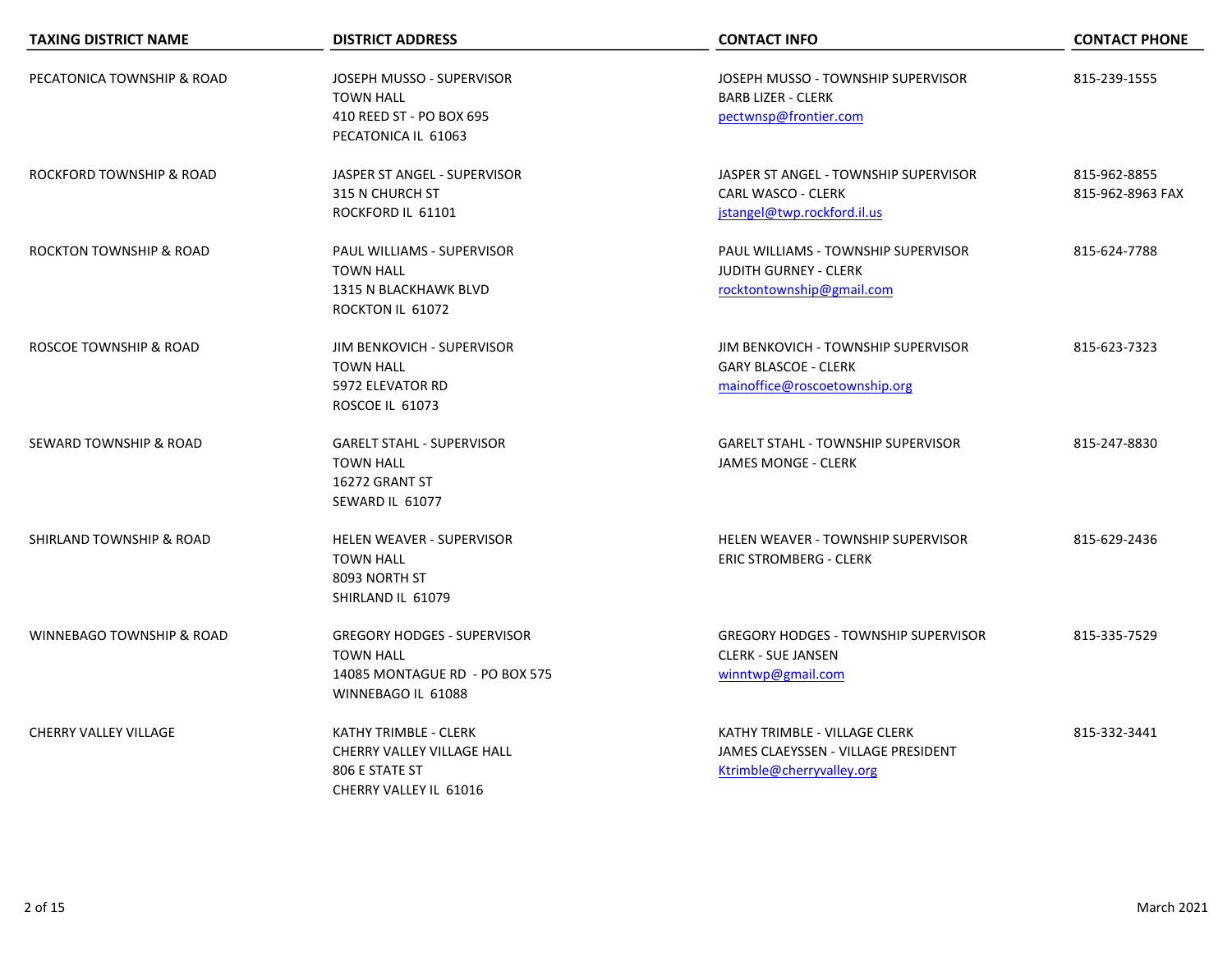| <b>TAXING DISTRICT NAME</b> | <b>DISTRICT ADDRESS</b>                                                                                     | <b>CONTACT INFO</b>                                                                                                                                                                      | <b>CONTACT PHONE</b>         |
|-----------------------------|-------------------------------------------------------------------------------------------------------------|------------------------------------------------------------------------------------------------------------------------------------------------------------------------------------------|------------------------------|
| <b>DURAND VILLAGE</b>       | <b>MARY SPHATT - CLERK</b><br><b>DURAND VILLAGE HALL</b><br>308 W MAIN ST - PO BOX 166<br>DURAND IL 61024   | <b>MARY SPHATT - VILLAGE CLERK</b><br>ROBERT CORWIN - VILLAGE PRESIDENT<br><b>ATTORNEY DARRON BURKE</b><br>clerk@villageofdurand.com                                                     | 815-248-2606                 |
| <b>LOVES PARK CITY</b>      | ROBERT J BURDEN - CLERK<br>100 HEART BLVD<br>LOVES PARK IL 61111                                            | <b>ROBERT J. BURDEN - CITY CLERK</b><br><b>GREG JURY - MAYOR</b>                                                                                                                         | 815-654-5034                 |
| MACHESNEY PARK VILLAGE      | LORI MITCHELL - CLERK<br>MACHESNEY PARK VILLAGE HALL<br><b>300 ROOSEVELT RD</b><br>MACHESNEY PARK IL 61115  | LORI MITCHELL - VILLAGE CLERK<br>STEVE JOHNSON - PRESIDENT/MAYOR<br>clerk@machesneypark.org                                                                                              | 815-877-5432                 |
| <b>NEW MILFORD VILLAGE</b>  | <b>SHARON BAUMGARTNER - CLERK</b><br>NEW MILFORD VILLAGE HALL<br>6771 11TH ST<br>ROCKFORD IL 61109          | SHARON BAUMGARTNER - VILLAGE CLERK<br>TIMOTHY OWENS - VILLAGE PRESIDENT<br><b>ATTORNEY JAMES STEVENS</b>                                                                                 | 815-874-7271                 |
| PECATONICA VILLAGE          | <b>GWENN SHIRLEY - CLERK</b><br><b>VILLAGE HALL</b><br>405 MAIN ST - PO BOX 730<br>PECATONICA IL 61063-0730 | <b>GWENN SHIRLEY - VILLAGE CLERK</b><br>WILLIAM SMULL JR - VILLAGE PRESIDENT<br>ATTORNEY DOUGLAS R. HENRY<br>villageclerk@villageofpecatonica.com<br>information@villageofpecatonica.com | 815-239-2310<br>815-962-6611 |
| <b>ROCKFORD CITY</b>        | <b>CITY OF ROCKFORD</b><br><b>CITY HALL</b><br>425 E STATE ST<br>ROCKFORD IL 61104                          | CARRIE HAGERTY - DIRECTOR OF FINANCE<br>NICHOLAS MEYER - LEGAL DIRECTOR<br>THOMAS MCNAMARA - MAYOR                                                                                       | 779-348-7300                 |
| <b>ROCKTON VILLAGE</b>      | <b>CHRISTINA STEWART - CLERK</b><br>ROCKTON VILLAGE HALL<br>110 E MAIN ST<br>ROCKTON IL 61072               | CHRISTINA STEWART - VILLAGE CLERK<br>DALE ADAMS - VILLAGE PRESIDENT<br><b>MARK OLSON - TREASURER</b>                                                                                     | 815-624-7600                 |
| <b>ROSCOE VILLAGE</b>       | ROSCOE VILLAGE HALL<br><b>10631 MAIN ST</b><br><b>ROSCOE IL 61073</b>                                       | STEPHANIE JOHNSTON - VILLAGE CLERK<br><b>MARK SZULA - PRESIDENT</b><br><b>MARK OLSON - TREASURER</b><br>clerk@villageofroscoe.com                                                        | 815-623-2829                 |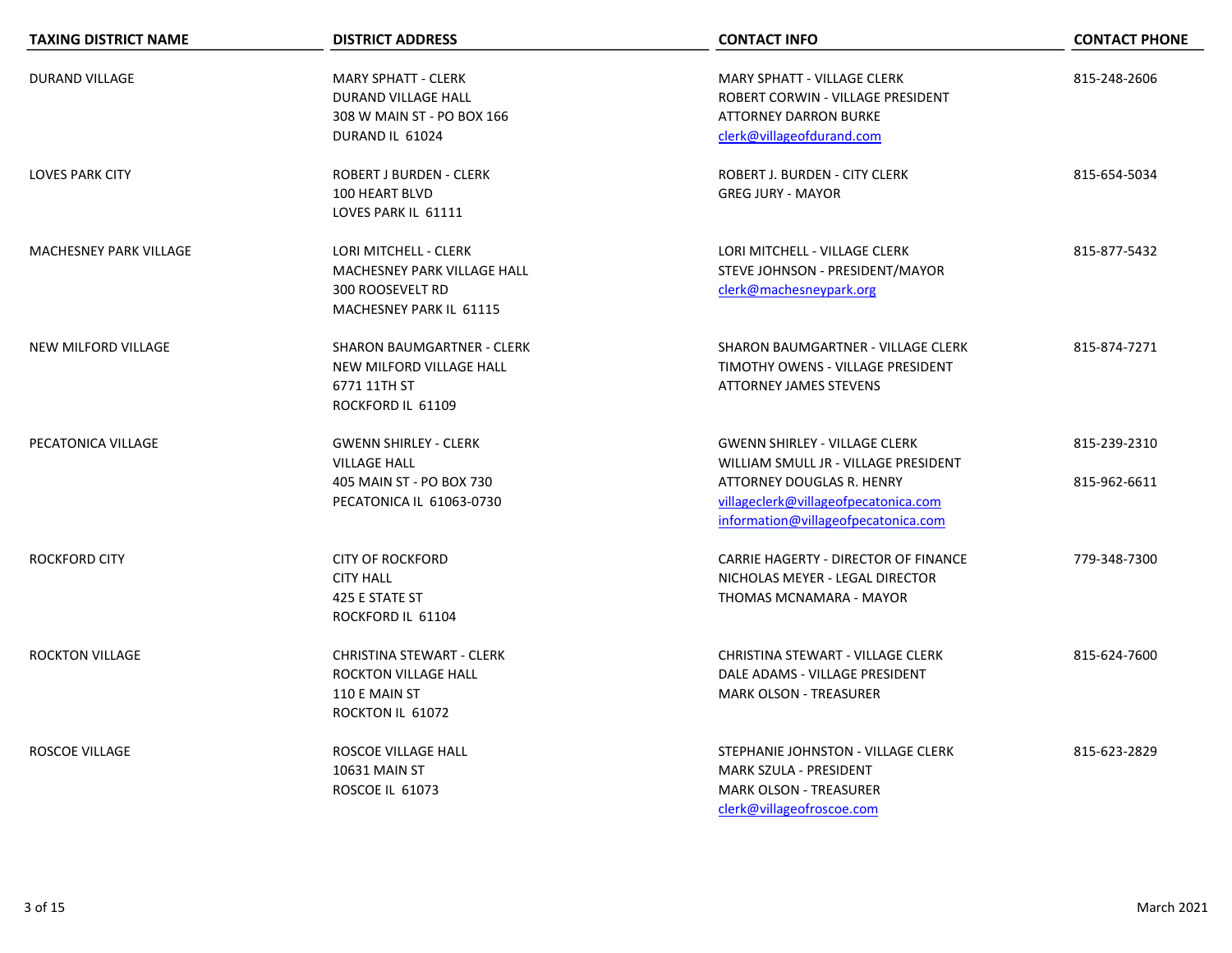| <b>TAXING DISTRICT NAME</b> | <b>DISTRICT ADDRESS</b>                                                                                     | <b>CONTACT INFO</b>                                                                                                        | <b>CONTACT PHONE</b>         |
|-----------------------------|-------------------------------------------------------------------------------------------------------------|----------------------------------------------------------------------------------------------------------------------------|------------------------------|
| <b>SOUTH BELOIT CITY</b>    | <b>TRACY PATRICK - CLERK</b><br>SOUTH BELOIT CITY HALL<br>519 BLACKHAWK BLVD STE 2<br>SOUTH BELOIT IL 61080 | <b>TRACY PATRICK - CITY CLERK</b><br>THEODORE REHL - MAYOR<br>DON ELLIOTT - FINANCE DIRECTOR                               | 815-389-3023                 |
| <b>WINNEBAGO VILLAGE</b>    | SALLY JO HUGGINS - CLERK<br>WINNEBAGO VILLAGE HALL<br>108 W MAIN ST<br>WINNEBAGO IL 61088                   | SALLY JO HUGGINS - VILLAGE CLERK<br>FRANKLIN EUBANK - VILLAGE PRESIDENT<br>ATTORNEY MARY J. GAZIANO                        | 815-335-2020                 |
| <b>BLACKHAWK FIRE</b>       | C/O ATTORNEY JAMES STEVENS<br><b>BSLBV LLC</b><br>6833 STALTER DR #100<br>ROCKFORD IL 61108                 | <b>ATTORNEY JAMES STEVENS</b><br>JONATHAN TRAIL - FIRE CHIEF<br>info@blackhawkfire.org                                     | 815-962-6611<br>815-962-1584 |
| <b>CHERRY VALLEY FIRE</b>   | ADMINISTRATION BUILDING<br>202 E STATE ST<br>CHERRY VALLEY IL 61016                                         | JOE CORL - FIRE CHIEF<br><b>DOUG HAYES - DEPUTY CHIEF</b><br><b>GARY MAITLAND - PRESIDENT</b>                              | 815-332-5382                 |
| FIRE 1                      | 115 W HOWARD ST - BOX 185<br>DURAND IL 61024                                                                | MICHAEL MULVAIN - TRUSTEE<br>ATTORNEY JAMES C. THOMPSON                                                                    | 815-248-2696                 |
| <b>GERMAN VALLEY FIRE</b>   | JEFF ROSS - TREASURER<br>600 CHURCH ST - PO BOX 46<br><b>GERMAN VALLEY IL 61039</b>                         | JEFF ROSS - TREASURER<br><b>JACK ROSS - TRUSTEE</b><br><b>ATTORNEY FRANK COOK</b>                                          | 815-362-6151                 |
| <b>HARLEM-ROSCOE FIRE</b>   | <b>PO BOX 450</b><br>ROSCOE IL 61073                                                                        | BARTON MUNGER - TRUSTEE/PRESIDENT<br>DONALD SHOEVLIN - FIRE CHIEF<br><b>ATTORNEY NATHAN J. NOBLE</b><br>hrfdinfo@gmail.com | 815-623-7867                 |
| <b>NEW MILFORD FIRE</b>     | C/O ATTORNEY JAMES STEVENS<br><b>BSLBV LLC</b><br>6833 STALTER DR #100<br>ROCKFORD IL 61108                 | <b>ATTORNEY JAMES STEVENS</b><br>ALAN CARLSON - FIRE CHIEF                                                                 | 815-962-6611<br>815-874-4880 |
| <b>NORTH PARK FIRE</b>      | C/O NATHAN J NOBLE P.C.<br>ATTY AT LAW - 504 N STATE ST<br>BELVIDERE IL 61008                               | <b>ATTORNEY NATHAN NOBLE</b><br>JOEL HALLSTROM - FIRE CHIEF<br>RON LUNDSTROM - TRUSTEE / TREASURER<br>npfd@npfpd.org       | 815-547-7700<br>815-636-3051 |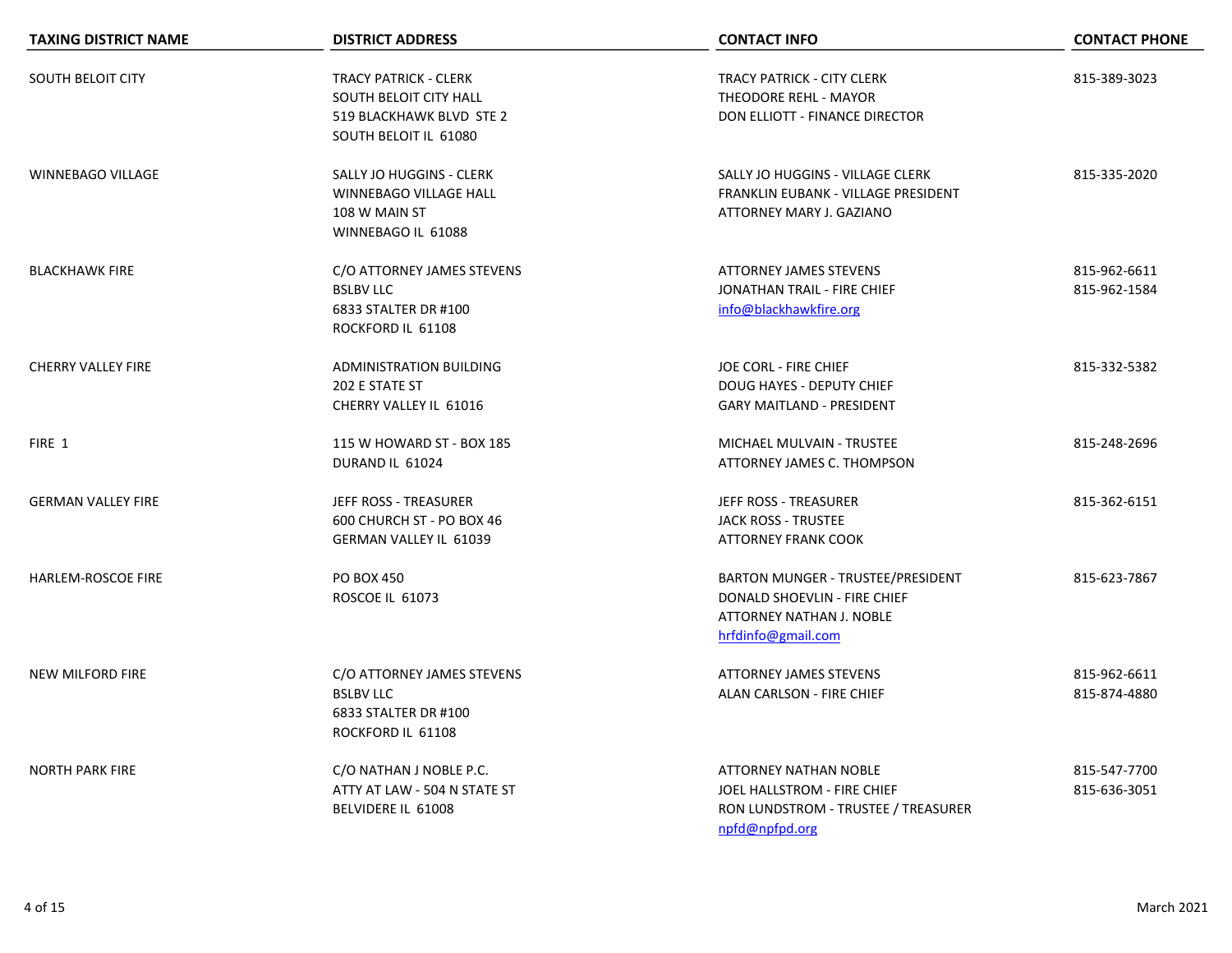| <b>TAXING DISTRICT NAME</b>    | <b>DISTRICT ADDRESS</b>                                                                          | <b>CONTACT INFO</b>                                                                                             | <b>CONTACT PHONE</b>                         |
|--------------------------------|--------------------------------------------------------------------------------------------------|-----------------------------------------------------------------------------------------------------------------|----------------------------------------------|
| <b>NORTHWEST FIRE</b>          | C/O ATTORNEY LOU BOWMAN<br>401 W STATE ST STE 201<br>ROCKFORD IL 61101                           | ATTORNEY LOU BOWMAN<br>JERRY CASKEY - FIRE CHIEF                                                                | 815-964-5035<br>815-963-8891                 |
| PECATONICA FIRE                | 1221 MAIN ST<br>PECATONICA IL 61063                                                              | STEVE VAN VLECK - FIRE CHIEF<br><b>MARK HIGHLAND - TRUSTEE</b>                                                  | 815-239-2513                                 |
| <b>ROCK RIVER FIRE</b>         | CITY OF ROCKFORD - LEGAL DEPT<br>425 E STATE ST<br>ROCKFORD IL 61104                             | NICHOLAS MEYER - LEGAL DIRECTOR<br>CARRIE HAGERTY - DIRECTOR OF FINANCE                                         | 779-348-7300                                 |
| <b>ROCKTON FIRE</b>            | <b>ROCKTON FIRE</b><br>ATTN: BUSINESS OFFICE MANAGER<br>201 N BLACKHAWK BLVD<br>ROCKTON IL 61072 | KIRK WILSON - FIRE CHIEF<br><b>BRUCE LANS - TREASURER</b><br><b>ATTORNEY JOHN KELLY</b><br>rfpd@rocktonfire.com | 815-624-6010<br>815-988-7703<br>630-682-0085 |
| <b>STILLMAN FIRE</b>           | <b>TOBY BEHMER - TREASURER</b><br>200 S RURAL ST - BOX 503<br>STILLMAN VALLEY IL 61084           | CHAD HOEFLE - FIRE CHIEF<br>TOBY BEHMER - TRUSTEE / TREASURER<br>info@stillmanfire.com                          | 815-645-8211                                 |
| <b>WEST SUBURBAN FIRE</b>      | C/O ATTORNEY JAMES STEVENS<br><b>BSLBV LLC</b><br>6833 STALTER DR #100<br>ROCKFORD IL 61108      | <b>ATTORNEY JAMES STEVENS</b><br><b>CHRISTOPHER GOBER - FIRE CHIEF</b>                                          | 815-962-6611<br>815-964-3441                 |
| W B S FIRE                     | CHIEF DAVID LORIA<br><b>PO BOX 595</b><br>WINNEBAGO IL 61088                                     | DAVID LORIA - FIRE CHIEF<br><b>LOREN GAMBREL - TREASURER</b>                                                    | 815-335-2651<br>815-335-2651                 |
| <b>ROCKFORD PARK DISTRICT</b>  | 401 S MAIN ST<br>ROCKFORD IL 61101                                                               | PENNY CHRISTIANS - CHIEF FINANCIAL OFFICER<br>RPDmail@rockfordparkdistrict.org                                  | 815-987-8800                                 |
| <b>SUMNER PARK</b>             | 300 W 1ST STREET<br>PECATONICA IL 61063                                                          | EMILY HACHMEISTER - COMMISSIONER/PRESIDENT<br>sumnerpark@outlook.com                                            | 815-239-1083                                 |
| <b>WINNEBAGO PARK DISTRICT</b> | PO BOX 516<br>WINNEBAGO IL 61088                                                                 | MICHELLE CUNNINGHAM - PARK DIRECTOR<br><b>BRADLEY BULL - TREASURER</b><br>winnebagoparkdistrict.org             | 815-335-3211                                 |
| SEWARD PARK DISTRICT           | 2970 TRACEY ST - PO BOX 111<br>SEWARD IL 61077                                                   | SCOTT WHITNEY - INTERIM PRESIDENT<br><b>ATTORNEY LORI MCGIRK</b><br>sewardparkdistrict@live.com                 | 815-247-8800<br>815-636-9600                 |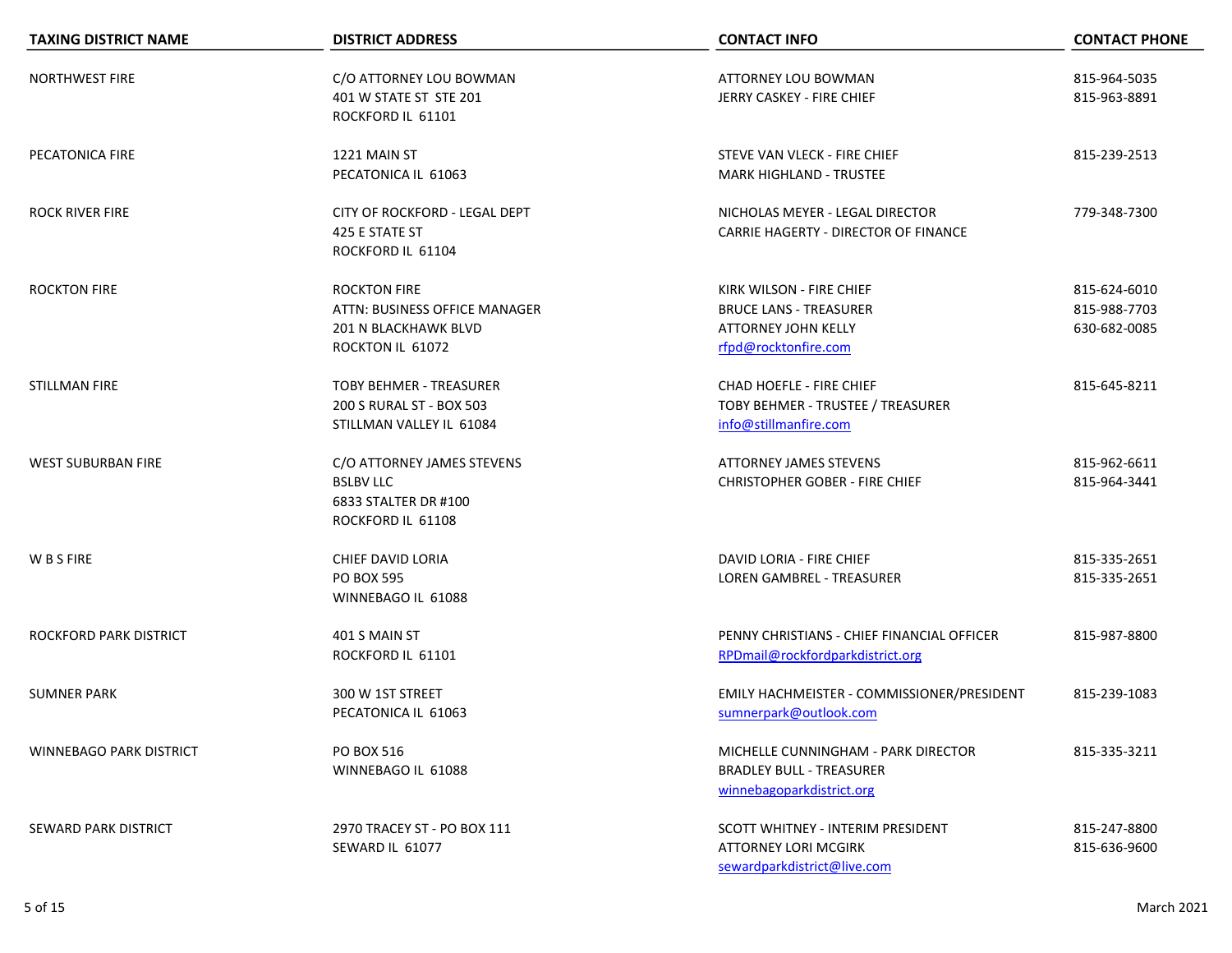| <b>TAXING DISTRICT NAME</b>      | <b>DISTRICT ADDRESS</b>                                                           | <b>CONTACT INFO</b>                                                                                                         | <b>CONTACT PHONE</b> |
|----------------------------------|-----------------------------------------------------------------------------------|-----------------------------------------------------------------------------------------------------------------------------|----------------------|
|                                  |                                                                                   |                                                                                                                             |                      |
| <b>DURAND SANITARY</b>           | DAVID WALLER - TRUSTEE<br>DURAND VILLAGE HALL<br>308 W MAIN ST<br>DURAND IL 61024 | <b>DAVID WALLER - TRUSTEE</b>                                                                                               | 815-248-2606         |
| ROCK RIVER WATER RECLAMATION     | 3501 KISHWAUKEE ST<br>ROCKFORD IL 61109                                           | LISA MITTEL - FINANCE MANAGER<br>TIM HANSON - DISTRICT DIRECTOR<br>info@RRWRD.dst.il.us                                     | 815-387-7400         |
| <b>PRESTON &amp; CENTRAL TIF</b> | <b>CITY OF ROCKFORD</b><br>425 E STATE ST<br>ROCKFORD IL 61104                    | MUNCIPALITY: CITY OF ROCKFORD                                                                                               | 779-348-7300         |
| <b>SEWARD SANITARY</b>           | <b>ANDY CONOVER - TRUSTEE</b><br><b>PO BOX 57</b><br>SEWARD IL 61077              | <b>ANDY CONOVER - TRUSTEE</b>                                                                                               | N/A                  |
| <b>CHERRY VALLEY LIBRARY</b>     | 755 E STATE ST - PO BOX 449<br>CHERRY VALLEY IL 61016                             | JANE LENSER - LIBRARY DIRECTOR                                                                                              | 815-332-5161         |
| NORTH SUBURBAN LIBRARY           | 6340 N SECOND ST<br>LOVES PARK IL 61111                                           | MARY PETRO - LIBRARY DIRECTOR                                                                                               | 815-633-4247         |
| PECATONICA LIBRARY               | 400 W 11TH ST<br>PECATONICA IL 61063                                              | PENNY BRYANT - LIBRARY DIRECTOR                                                                                             | 815-239-2616         |
| <b>TALCOTT FREE LIBRARY</b>      | 101 E MAIN ST<br>ROCKTON IL 61072                                                 | <b>MEGAN GOVE - LIBRARY DIRECTOR</b><br>GARY KOVANDA - PRESIDENT/TRUSTEE                                                    | 815-624-7511         |
| <b>WINNEBAGO LIBRARY</b>         | 210 N ELIDA ST<br>WINNEBAGO IL 61088                                              | KATIE SCHMOYER - LIBRARY DIRECTOR                                                                                           | 815-335-7050         |
| ROCKFORD CITY LIBRARY            | <b>CITY OF ROCKFORD</b><br>425 E STATE ST<br>ROCKFORD IL 61104                    | CARRIE HAGERTY - DIRECTOR OF FINANCE<br>KAREN VAN DRIE - LIBRARY DIRECTOR                                                   | 779-348-7300         |
| <b>GREATER ROCKFORD AIRPORT</b>  | <b>60 AIRPORT DR</b><br>ROCKFORD IL 61109                                         | MICHELLE CASSARO - DEPUTY DIR OF FINANCE & ADMIN 815-969-4000<br>TRACEY HALBRADER - ACCOUNTING SUPERVISOR<br>rfd@flyrfd.com |                      |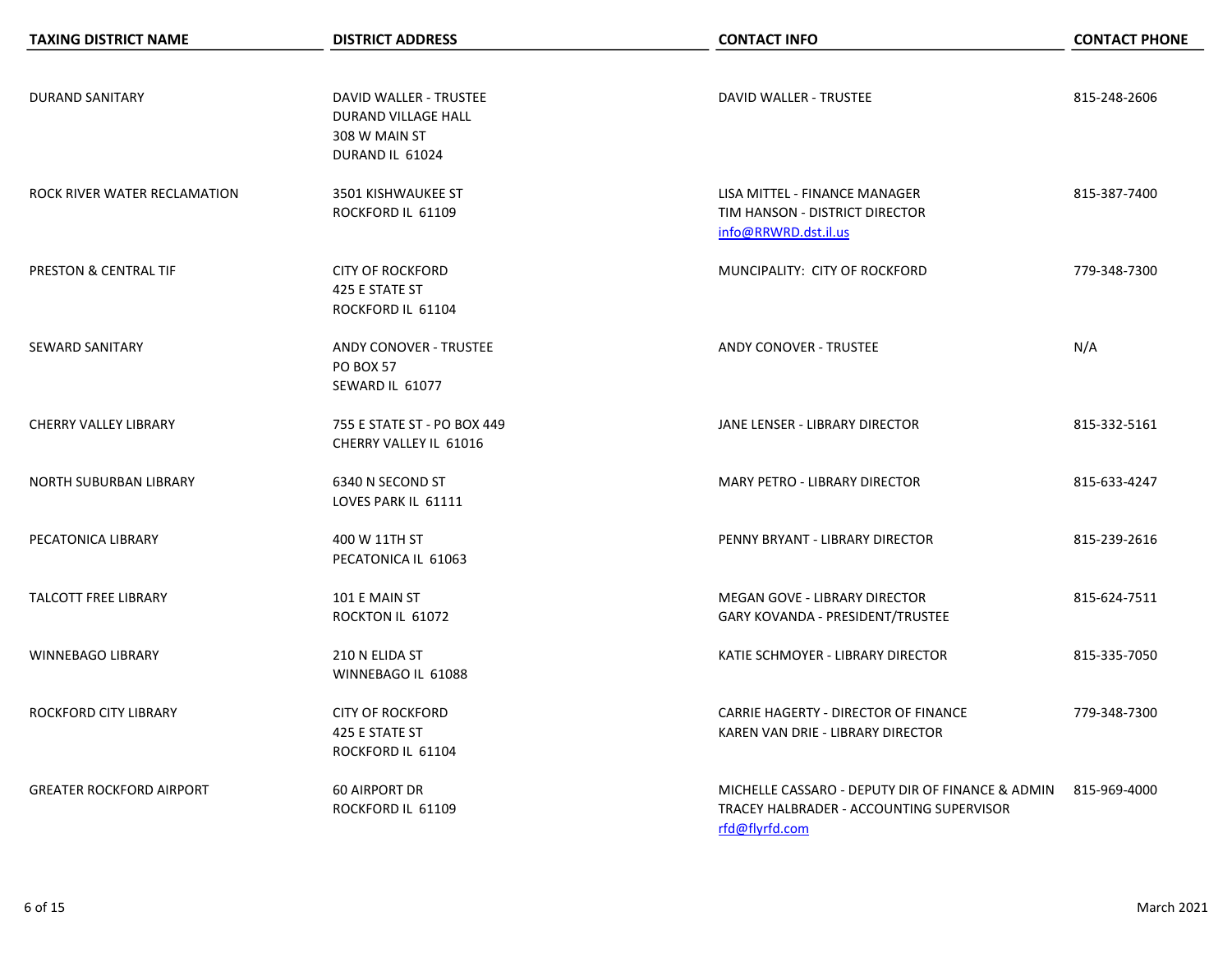| <b>TAXING DISTRICT NAME</b>              | <b>DISTRICT ADDRESS</b>                                                      | <b>CONTACT INFO</b>                                                                                     | <b>CONTACT PHONE</b> |
|------------------------------------------|------------------------------------------------------------------------------|---------------------------------------------------------------------------------------------------------|----------------------|
| SOUTH BELOIT CITY LIBRARY                | 519 BLACKHAWK BLVD<br>SOUTH BELOIT IL 61080                                  | <b>TRACY PATRICK - CITY CLERK</b><br>DON ELLIOTT - FINANCE DIRECTOR<br>DOREEN DALMAN - LIBRARY DIRECTOR | 815-389-3023         |
| RKFD - WINN DRAINAGE                     | NO CONTACT MAILING ADDRESS PROVIDED                                          | DICK RUNDALL - SECRETARY<br>LOU ANN JOHNSON - TREASURER                                                 |                      |
| <b>WESTSIDE TIF #2</b>                   | <b>CITY OF ROCKFORD</b><br>425 E STATE ST<br>ROCKFORD IL 61104               | MUNICIPALITY: CITY OF ROCKFORD                                                                          | 779-348-7300         |
| LINCOLN-ACRES STREET LIGHT               | N/A - INACTIVE DISTRICT                                                      | NO CONTACT - INACTIVE DISTRICT (LAST LEVY 2004)                                                         | N/A                  |
| <b>WASHINGTON PARK STREET LIGHT</b>      | C/O ATTORNEY DAVID MARTENSON<br>ONE COURT PLACE STE 404<br>ROCKFORD IL 61101 | ATTORNEY DAVID MARTENSON                                                                                | 815-962-3427         |
| <b>EAST STATE &amp; ALPINE TIF</b>       | <b>CITY OF ROCKFORD</b><br>425 E STATE ST<br>ROCKFORD IL 61104               | MUNICIPALITY: CITY OF ROCKFORD                                                                          | 779-348-7300         |
| <b>WEST STATE &amp; CENTRAL TIF</b>      | <b>CITY OF ROCKFORD</b><br>425 E STATE ST<br>ROCKFORD IL 61104               | MUNICIPALITY: CITY OF ROCKFORD                                                                          | 779-348-7300         |
| WEST STATE & KILBURN TIF                 | <b>CITY OF ROCKFORD</b><br>425 E STATE ST<br>ROCKFORD IL 61104               | MUNICIPALITY: CITY OF ROCKFORD                                                                          | 779-348-7300         |
| <b>HARLEM SCHOOL DISTRICT #122</b>       | 8605 N SECOND ST<br>MACHESNEY PARK IL 61115                                  | DR JULIE MORRIS - SUPERINTENDENT<br>JOSHUA AURAND - ASST SUPT BUSINESS OPERATIONS                       | 815-654-4500         |
| KINNIKINNICK SCHOOL DISTRICT #131        | 5410 PINE LN<br>ROSCOE IL 61073                                              | KELI FREEDLUND - SUPERINTENDENT<br>BRETT HRUBY - BUSINESS SERVICES ADMINISTRATOR                        | 815-623-2837         |
| <b>PRAIRIE HILL SCHOOL DISTRICT #133</b> | 6605 PRAIRIE HILL RD<br>SOUTH BELOIT IL 61080                                | CLINT CZIZEK - SUPERINTENDENT                                                                           | 815-389-3964         |
| SHIRLAND SCHOOL DISTRICT #134            | 8020 NORTH ST<br>SHIRLAND IL 61079                                           | JOHN ULFERTS - SUPERINTENDENT<br><b>CATHERINE SWEENEY - FINANCE</b>                                     | 815-629-2000         |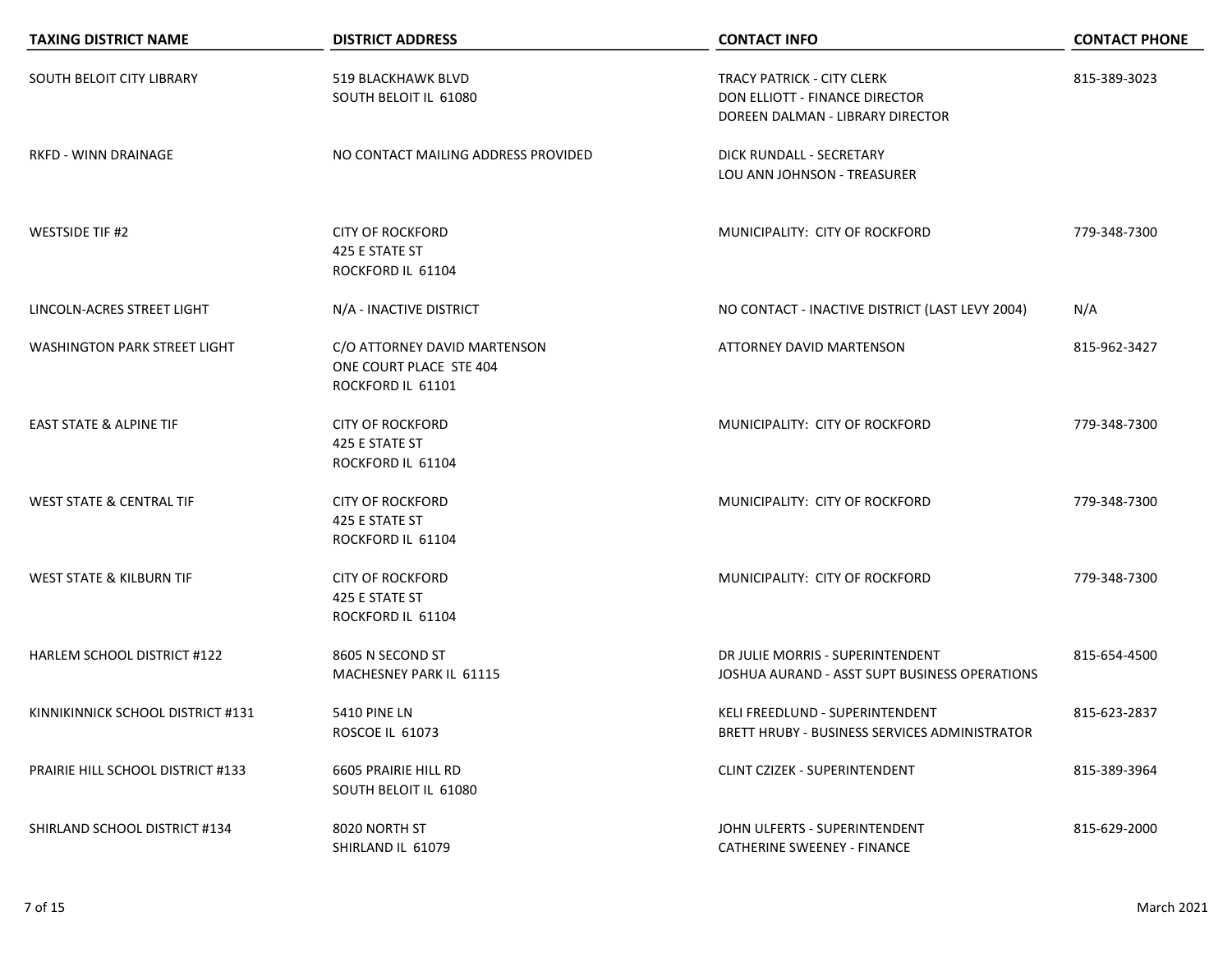| <b>TAXING DISTRICT NAME</b>          | <b>DISTRICT ADDRESS</b>                                        | <b>CONTACT INFO</b>                                                                    | <b>CONTACT PHONE</b> |
|--------------------------------------|----------------------------------------------------------------|----------------------------------------------------------------------------------------|----------------------|
| ROCKTON SCHOOL DISTRICT #140         | 1050 E UNION ST<br>ROCKTON IL 61072                            | <b>GLENN TERRY - SUPERINTENDENT</b><br>KIM GARST - BUSINESS MANAGER                    | 815-624-7143         |
| NORTH BOONE SCHOOL DISTRICT #200     | 17641 POPLAR GROVE RD STE A<br>POPLAR GROVE IL 61065           | DR MICHAEL GREENLEE - SUPERINTENDENT<br>MELISSA GEYMAN - DIRECTOR OF BUSINESS SERVICES | 815-765-3322         |
| ROCKFORD SCHOOL DISTRICT #205        | 501 SEVENTH ST<br>ROCKFORD IL 61104-1221                       | MICHELLE JAHR - CFO<br>MICHELE SATHER - EXEC DIRECTOR OF BUDGET                        | 815-966-3000         |
| HONONEGAH HIGH SD #207               | 307 SALEM ST<br>ROCKTON IL 61072                               | MICHAEL DUGAN - SUPERINTENDENT<br><b>JUSTIN KRUEGER - FINANCE DIRECTOR</b>             | 815-624-5010         |
| <b>MERIDIAN SCHOOL DISTRICT #223</b> | 207 W MAIN ST<br>STILLMAN VALLEY IL 61084                      | PHILLIP CAPOSEY - SUPERINTENDENT                                                       | 815-645-2230         |
| SOUTH BELOIT SCHOOL DISTRICT #320    | 850 HAYES AVE<br>SOUTH BELOIT IL 61080                         | SCOTT L FISHER - SUPERINTENDENT<br><b>TERRI GILLE - BOOKKEEPER</b>                     | 815-389-3478         |
| PECATONICA UNIT SD #321              | 1300 MAIN ST<br>PECATONICA IL 61063                            | <b>WILLIAM FALLER - SUPERINTENDENT</b>                                                 | 815-239-1639         |
| DURAND UNIT SD #322                  | 200 W SOUTH ST<br>DURAND IL 61024                              | KURT ALBERSTETT - SUPERINTENDENT<br>BILL DAMON - BUSINESS DIRECTOR                     | 815-248-2171         |
| WINNEBAGO UNIT SD #323               | 304 E MCNAIR RD STE 323<br>WINNEBAGO IL 61088                  | DR JOHN SCHWUCHOW - SUPERINTENDENT<br>CONNIE FRANKLIN - FISCAL ASSISTANT               | 815-335-2456         |
| HIAWATHA SCHOOL DISTRICT #426        | 410 S FIRST ST<br>KIRKLAND IL 60146                            | JARED POYNTER - SUPERINTENDENT                                                         | 815-522-6676         |
| ROCK VALLEY COLLEGE (COLLEGE 511)    | 3301 N MULFORD RD<br>ROCKFORD IL 61114                         | BETH YOUNG - VP & CFO                                                                  | 815-921-4001         |
| KISHWAUKEE COLLEGE (COLLEGE 523)     | 21193 MALTA RD<br>MALTA IL 60150                               | DR LAURIE BOROWICZ - PRESIDENT<br><b>JILL HANSEN - CFO</b>                             | 815-825-2086         |
| <b>NORTH MAIN &amp; AUBURN TIF</b>   | <b>CITY OF ROCKFORD</b><br>425 E STATE ST<br>ROCKFORD IL 61104 | MUNICIPALITY: CITY OF ROCKFORD                                                         | 779-348-7300         |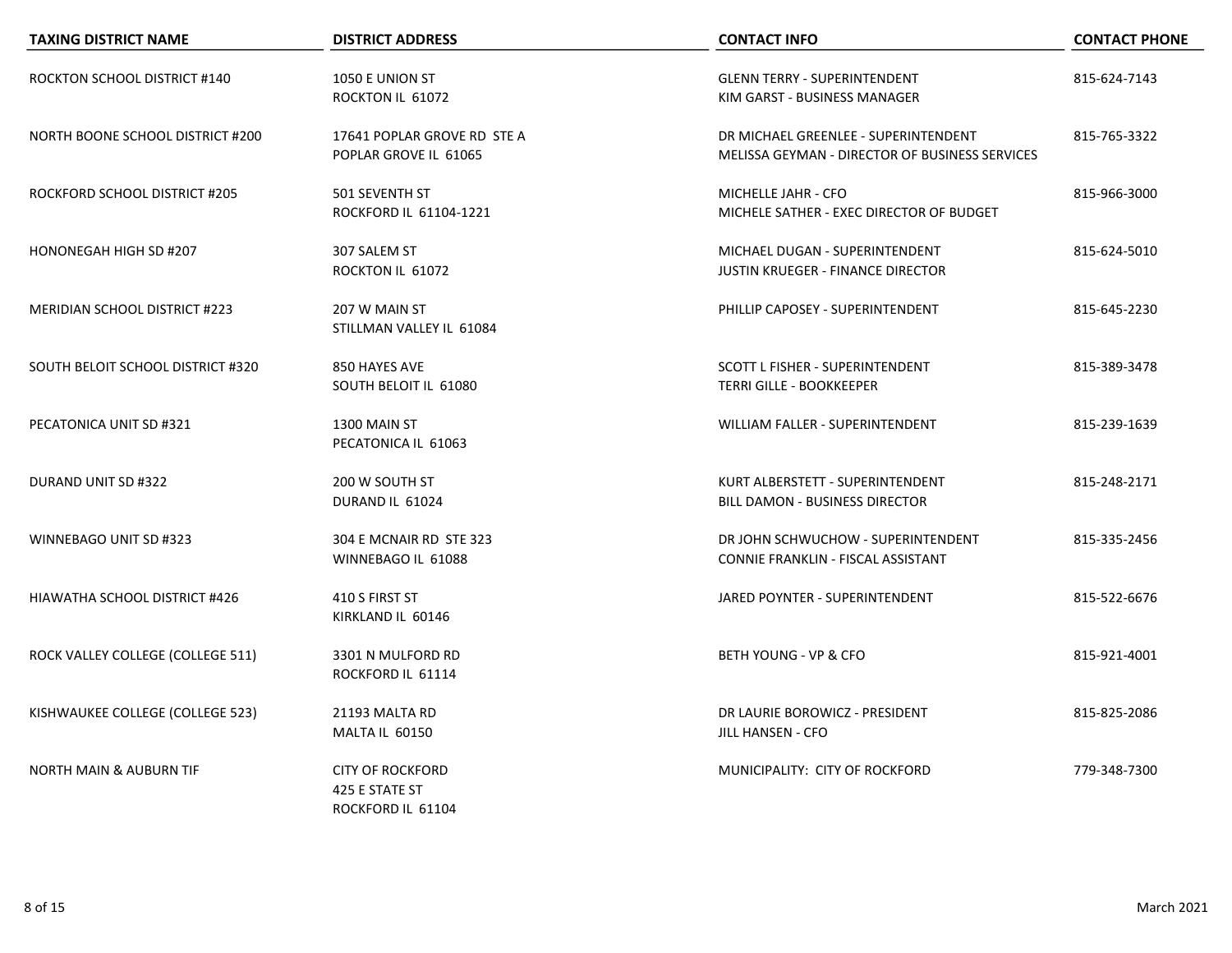| <b>TAXING DISTRICT NAME</b>              | <b>DISTRICT ADDRESS</b>                                                           | <b>CONTACT INFO</b>                                     | <b>CONTACT PHONE</b> |
|------------------------------------------|-----------------------------------------------------------------------------------|---------------------------------------------------------|----------------------|
| JACKSON SCHOOL TIF                       | <b>CITY OF ROCKFORD</b><br>425 E STATE ST<br>ROCKFORD IL 61104                    | MUNICIPALITY: CITY OF ROCKFORD                          | 779-348-7300         |
| <b>NORTH MAIN TIF</b>                    | <b>CITY OF ROCKFORD</b><br>425 E STATE ST<br>ROCKFORD IL 61104                    | MUNICIPALITY: CITY OF ROCKFORD                          | 779-348-7300         |
| <b>GLOBAL TRADE TIF #1</b>               | <b>CITY OF ROCKFORD</b><br>425 E STATE ST<br>ROCKFORD IL 61104                    | MUNICIPALITY: CITY OF ROCKFORD                          | 779-348-7300         |
| <b>MACHESNEY PARK TIF</b>                | <b>VILLAGE OF MACHESNEY</b><br><b>300 ROOSEVELT RD</b><br>MACHESNEY PARK IL 61115 | MUNICIPALITY: VILLAGE OF MACHESNEY                      | 815-877-5432         |
| BURRITT / HARRISON / SHIRLAND MULTI TWSP | STEVEN WILKE - SUPERVISOR<br>11105 FARM SCHOOL RD<br>DURAND IL 61024              | STEVEN WILKE - TOWNSHIP SUPERVISOR                      | 815-222-8456         |
| DURAND / LAONA MULTI TOWNSHIP            | DAVID WALLER - SUPERVISOR<br><b>PO BOX 534</b><br>DURAND IL 61024                 | DAVID WALLER - TOWNSHIP SUPERVISOR<br>JANET COX - CLERK | 815-248-3430         |
| SOUTH ROCKFORD TIF                       | <b>CITY OF ROCKFORD</b><br>425 E STATE ST<br>ROCKFORD IL 61104                    | MUNICIPALITY: CITY OF ROCKFORD                          | 779-348-7300         |
| LINCOLNWOOD TIF                          | <b>CITY OF ROCKFORD</b><br>425 E STATE ST<br>ROCKFORD IL 61104                    | MUNICIPALITY: CITY OF ROCKFORD                          | 779-348-7300         |
| DURAND VILLAGE TIF                       | <b>VILLAGE OF DURAND</b><br>308 W MAIN ST<br>DURAND IL 61024                      | MUNICIPALITY: VILLAGE OF DURAND                         | 815-248-2606         |
| SPRINGFIELD CORNERS TIF                  | <b>CITY OF ROCKFORD</b><br>425 E STATE ST<br>ROCKFORD IL 61104                    | MUNICIPALITY: CITY OF ROCKFORD                          | 779-348-7300         |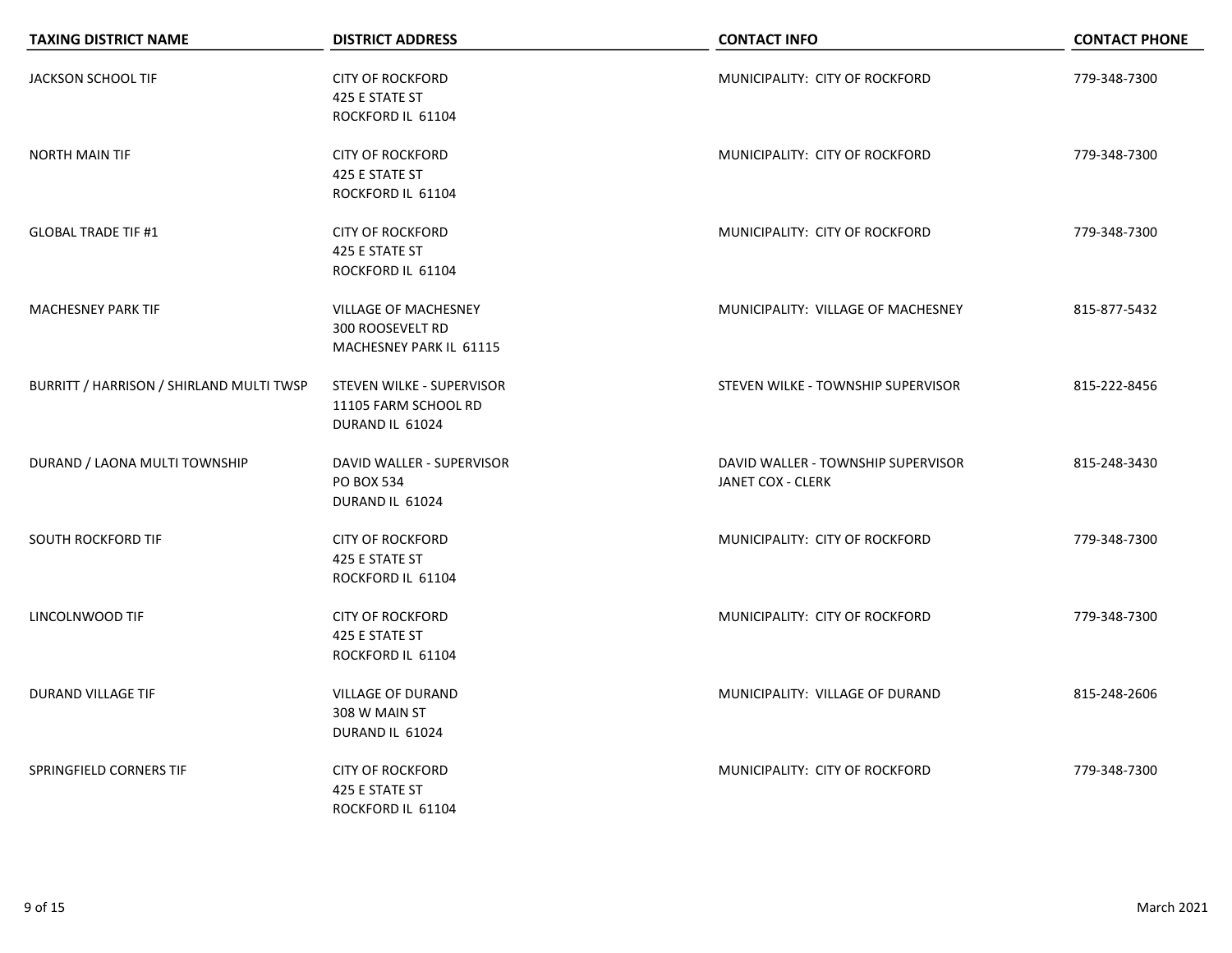| <b>TAXING DISTRICT NAME</b>     | <b>DISTRICT ADDRESS</b>                                                             | <b>CONTACT INFO</b>                       | <b>CONTACT PHONE</b> |
|---------------------------------|-------------------------------------------------------------------------------------|-------------------------------------------|----------------------|
| <b>COUNTRY OAKS SSA</b>         | ROCK RIVER WATER RECLAMATION DISTRICT<br>PO BOX 7480<br>ROCKFORD IL 61126           | ROCK RIVER WATER RECLAMATION DISTRICT     | 815-387-7400         |
| PEC / SEWARD MULTI TOWNSHIP     | <b>GARELT STAHL - SUPERVISOR</b><br>410 REED ST<br>PECATONICA IL 61063              | <b>GARELT STAHL - TOWNSHIP SUPERVISOR</b> | 815-222-7278         |
| <b>WAGON WHEEL TIF</b>          | <b>VILLAGE OF ROCKTON</b><br>110 E MAIN ST<br>ROCKTON IL 61072                      | MUNICIPALITY: VILLAGE OF ROCKTON          | 815-624-7600         |
| <b>RIVER OAKS TIF</b>           | <b>CITY OF ROCKFORD</b><br>425 E STATE ST<br>ROCKFORD IL 61104                      | MUNICIPALITY: CITY OF ROCKFORD            | 779-348-7300         |
| <b>GARRISON SCHOOL TIF</b>      | <b>CITY OF ROCKFORD</b><br>425 E STATE ST                                           | MUNICIPALITY: CITY OF ROCKFORD            | 779-348-7300         |
| KISHWAUKEE & HARRISON TIF       | ROCKFORD IL 61104<br><b>CITY OF ROCKFORD</b><br>425 E STATE ST                      | MUNICIPALITY: CITY OF ROCKFORD            | 779-348-7300         |
| LINCOLNWOOD TIF #2              | ROCKFORD IL 61104<br><b>CITY OF ROCKFORD</b><br>425 E STATE ST                      | MUNICIPALITY: CITY OF ROCKFORD            | 779-348-7300         |
| <b>HOPE VI TIF</b>              | ROCKFORD IL 61104<br><b>CITY OF ROCKFORD</b><br>425 E STATE ST<br>ROCKFORD IL 61104 | MUNICIPALITY: CITY OF ROCKFORD            | 779-348-7300         |
| <b>NORTH 2ND TIF LOVES PARK</b> | <b>CITY OF LOVES PARK</b><br>100 HEART BLVD<br>LOVES PARK IL 61111                  | MUNICIPALITY: CITY OF LOVES PARK          | 815-654-5034         |
| <b>GLOBAL TRADE TIF #2</b>      | <b>CITY OF ROCKFORD</b><br>425 E STATE ST<br>ROCKFORD IL 61104                      | MUNICIPALITY: CITY OF ROCKFORD            | 779-348-7300         |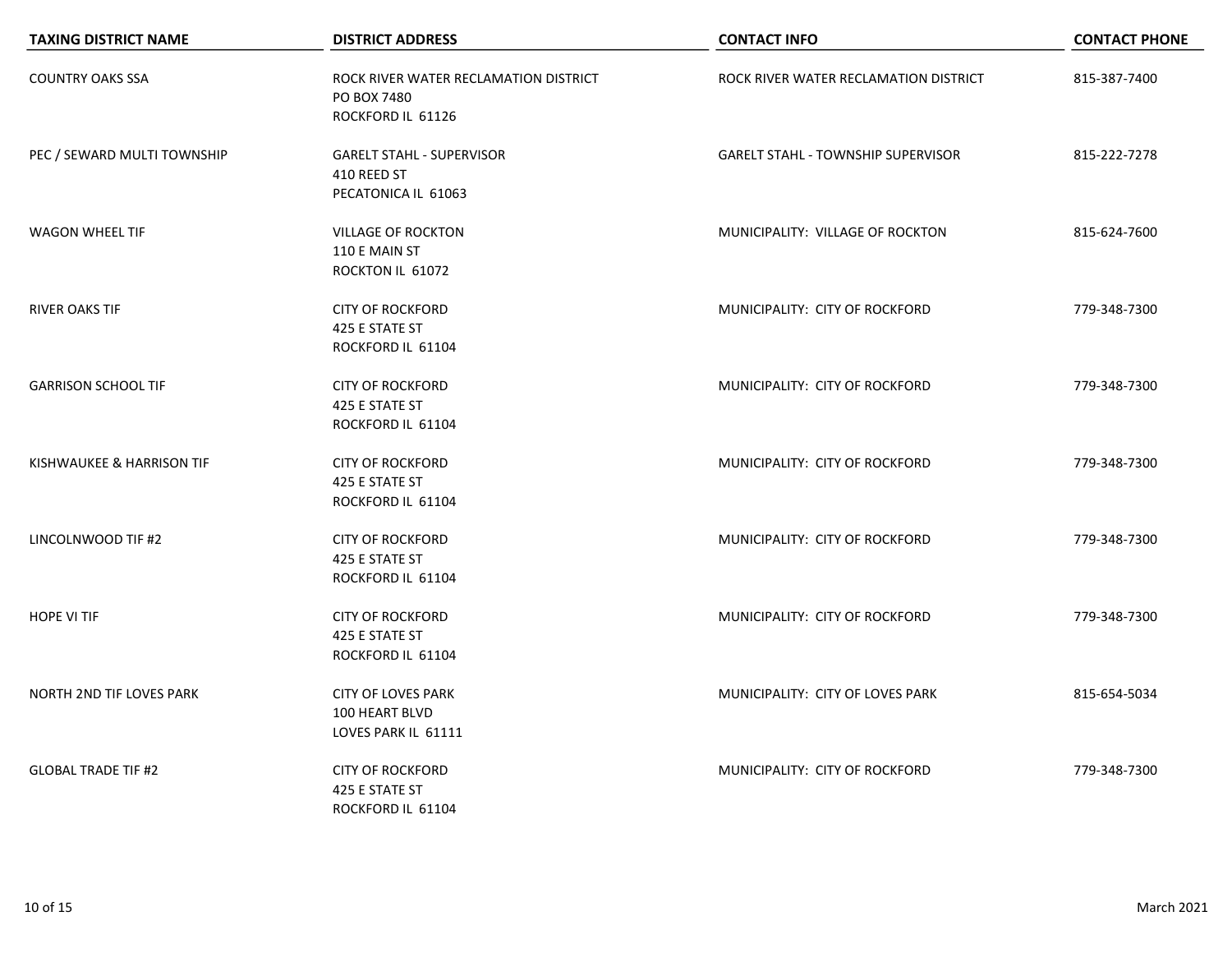| <b>TAXING DISTRICT NAME</b>         | <b>DISTRICT ADDRESS</b>                                                    | <b>CONTACT INFO</b>                | <b>CONTACT PHONE</b> |
|-------------------------------------|----------------------------------------------------------------------------|------------------------------------|----------------------|
| ASSISTED LIVING / RIVER HOUSING TIF | <b>CITY OF ROCKFORD</b><br>425 E STATE ST<br>ROCKFORD IL 61104             | MUNICIPALITY: CITY OF ROCKFORD     | 779-348-7300         |
| NORTH 2ND TIF - MACHESNEY PARK      | <b>VILLAGE OF MACHESNEY</b><br>300 ROOSEVELT RD<br>MACHESNEY PARK IL 61115 | MUNICIPALITY: VILLAGE OF MACHESNEY | 815-877-5432         |
| <b>HARVEST HILLS SSA</b>            | <b>CITY OF LOVES PARK</b><br>100 HEART BLVD<br>LOVES PARK IL 61111         | MUNICIPALITY: CITY OF LOVES PARK   | 815-654-5034         |
| <b>MAIN &amp; WHITMAN TIF</b>       | <b>CITY OF ROCKFORD</b><br>425 E STATE ST<br>ROCKFORD IL 61104             | MUNICIPALITY: CITY OF ROCKFORD     | 779-348-7300         |
| <b>MIDTOWN TIF</b>                  | <b>CITY OF ROCKFORD</b><br>425 E STATE ST<br>ROCKFORD IL 61104             | MUNICIPALITY: CITY OF ROCKFORD     | 779-348-7300         |
| KISHWAUKEE & HARRISON TIF #2        | <b>CITY OF ROCKFORD</b><br>425 E STATE ST<br>ROCKFORD IL 61104             | MUNICIPALITY: CITY OF ROCKFORD     | 779-348-7300         |
| <b>FORMER BELOIT CORP TIF</b>       | <b>VILLAGE OF ROCKTON</b><br>110 E MAIN ST<br>ROCKTON IL 61072             | MUNICIPALITY: VILLAGE OF ROCKTON   | 815-624-7600         |
| <b>GLOBAL TRADE TIF #3</b>          | <b>CITY OF ROCKFORD</b><br>425 E STATE ST<br>ROCKFORD IL 61104             | MUNICIPALITY: CITY OF ROCKFORD     | 779-348-7300         |
| RIVER DISTRICT NORTH TIF            | <b>CITY OF ROCKFORD</b><br>425 E STATE ST<br>ROCKFORD IL 61104             | MUNICIPALITY: CITY OF ROCKFORD     | 779-348-7300         |
| <b>BROADWAY TIF</b>                 | <b>CITY OF ROCKFORD</b><br>425 E STATE ST<br>ROCKFORD IL 61104             | MUNICIPALITY: CITY OF ROCKFORD     | 779-348-7300         |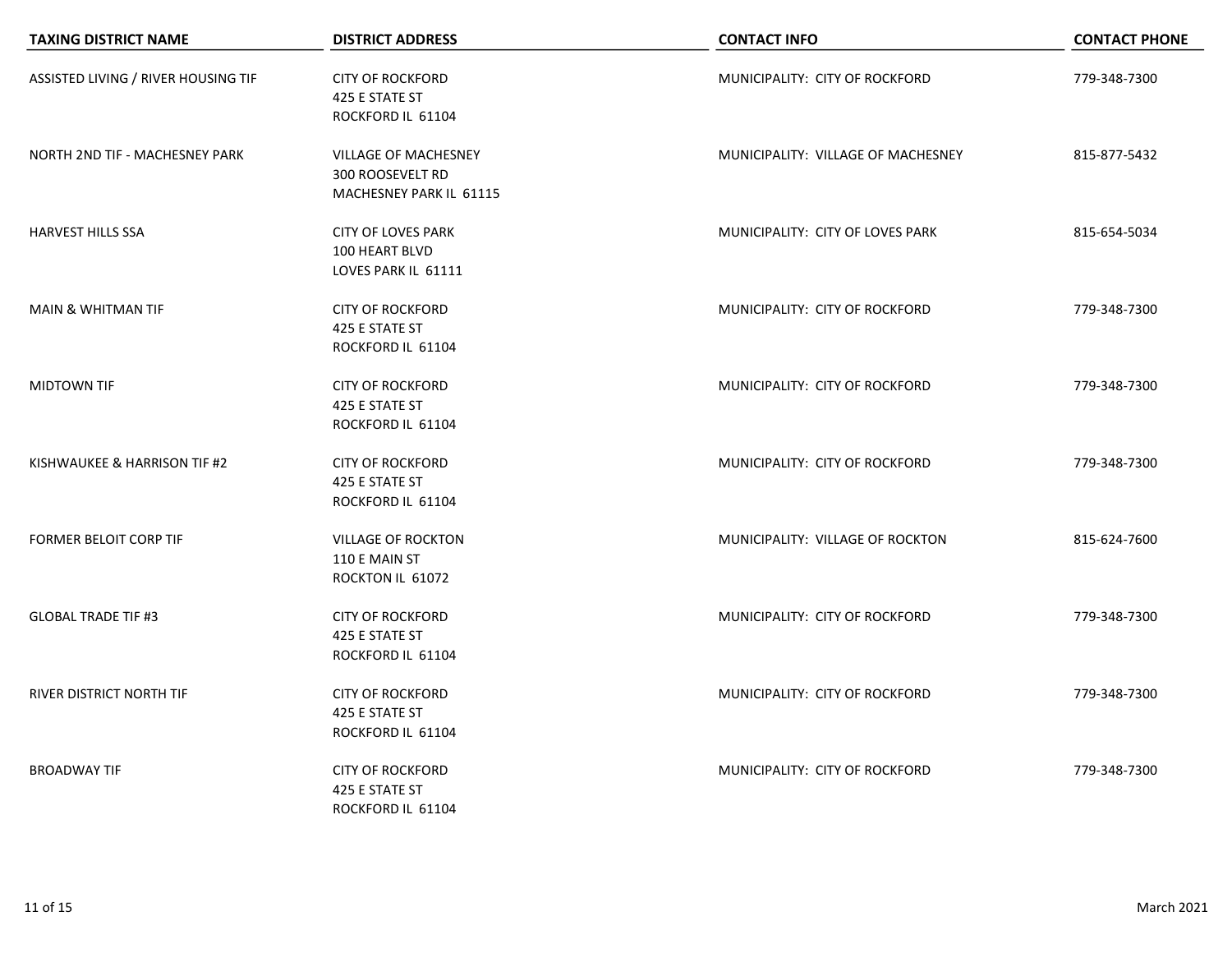| <b>TAXING DISTRICT NAME</b>       | <b>DISTRICT ADDRESS</b>                   | <b>CONTACT INFO</b>                    | <b>CONTACT PHONE</b> |
|-----------------------------------|-------------------------------------------|----------------------------------------|----------------------|
| <b>EAST RIVER TIF</b>             | <b>CITY OF ROCKFORD</b><br>425 E STATE ST | MUNICIPALITY: CITY OF ROCKFORD         | 779-348-7300         |
|                                   | ROCKFORD IL 61104                         |                                        |                      |
| SUMNER ROAD / GROVE ST TIF        | VILLAGE OF PECATONICA                     | MUNICIPALITY: VILLAGE OF PECATONICA    | 815-239-2310         |
|                                   | 405 MAIN ST                               |                                        |                      |
|                                   | PECATONICA IL 61063                       |                                        |                      |
| LOVES PARK CORP CENTER TIF        | <b>CITY OF LOVES PARK</b>                 | MUNICIPALITY: CITY OF LOVES PARK       | 815-654-5034         |
|                                   | 100 HEART BLVD                            |                                        |                      |
|                                   | LOVES PARK IL 61111                       |                                        |                      |
| <b>WESTSTONE TIF</b>              | <b>VILLAGE OF MACHESNEY</b>               | MUNICIPALITY: VILLAGE OF MACHESNEY     | 815-877-5432         |
|                                   | <b>300 ROOSEVELT RD</b>                   |                                        |                      |
|                                   | MACHESNEY PARK IL 61115                   |                                        |                      |
| NORTH WILLOW CREEK TIF            | VILLAGE OF MACHESNEY                      | MUNICIPALITY: VILLAGE OF MACHESNEY     | 815-877-5432         |
|                                   | <b>300 ROOSEVELT RD</b>                   |                                        |                      |
|                                   | MACHESNEY PARK IL 61115                   |                                        |                      |
| SOUTH WILLOW CREEK TIF            | <b>VILLAGE OF MACHESNEY</b>               | MUNICIPALITY: VILLAGE OF MACHESNEY     | 815-877-5432         |
|                                   | 300 ROOSEVELT RD                          |                                        |                      |
|                                   | MACHESNEY PARK IL 61115                   |                                        |                      |
| <b>GLOBAL TRADEPARK SOUTH TIF</b> | <b>CITY OF ROCKFORD</b>                   | MUNICIPALITY: CITY OF ROCKFORD         | 779-348-7300         |
|                                   | 425 E STATE ST                            |                                        |                      |
|                                   | ROCKFORD IL 61104                         |                                        |                      |
| <b>I-39 / BAXTER ROAD TIF</b>     | VILLAGE OF CHERRY VALLEY                  | MUNICIPALITY: VILLAGE OF CHERRY VALLEY | 815-332-3441         |
|                                   | 806 E STATE ST                            |                                        |                      |
|                                   | CHERRY VALLEY IL 61016                    |                                        |                      |
|                                   | AND:                                      |                                        |                      |
|                                   | VILLAGE OF NEW MILFORD<br>6771 11TH ST    | MUNICIPALITY: VILLAGE OF NEW MILFORD   | 815-874-7271         |
|                                   | ROCKFORD IL 61109                         |                                        |                      |
|                                   |                                           |                                        |                      |
| <b>ZENITH CUTTER TIF</b>          | <b>CITY OF LOVES PARK</b>                 | MUNICIPALITY: CITY OF LOVES PARK       | 815-654-5034         |
|                                   | 100 HEART BLVD                            |                                        |                      |
|                                   | LOVES PARK IL 61111                       |                                        |                      |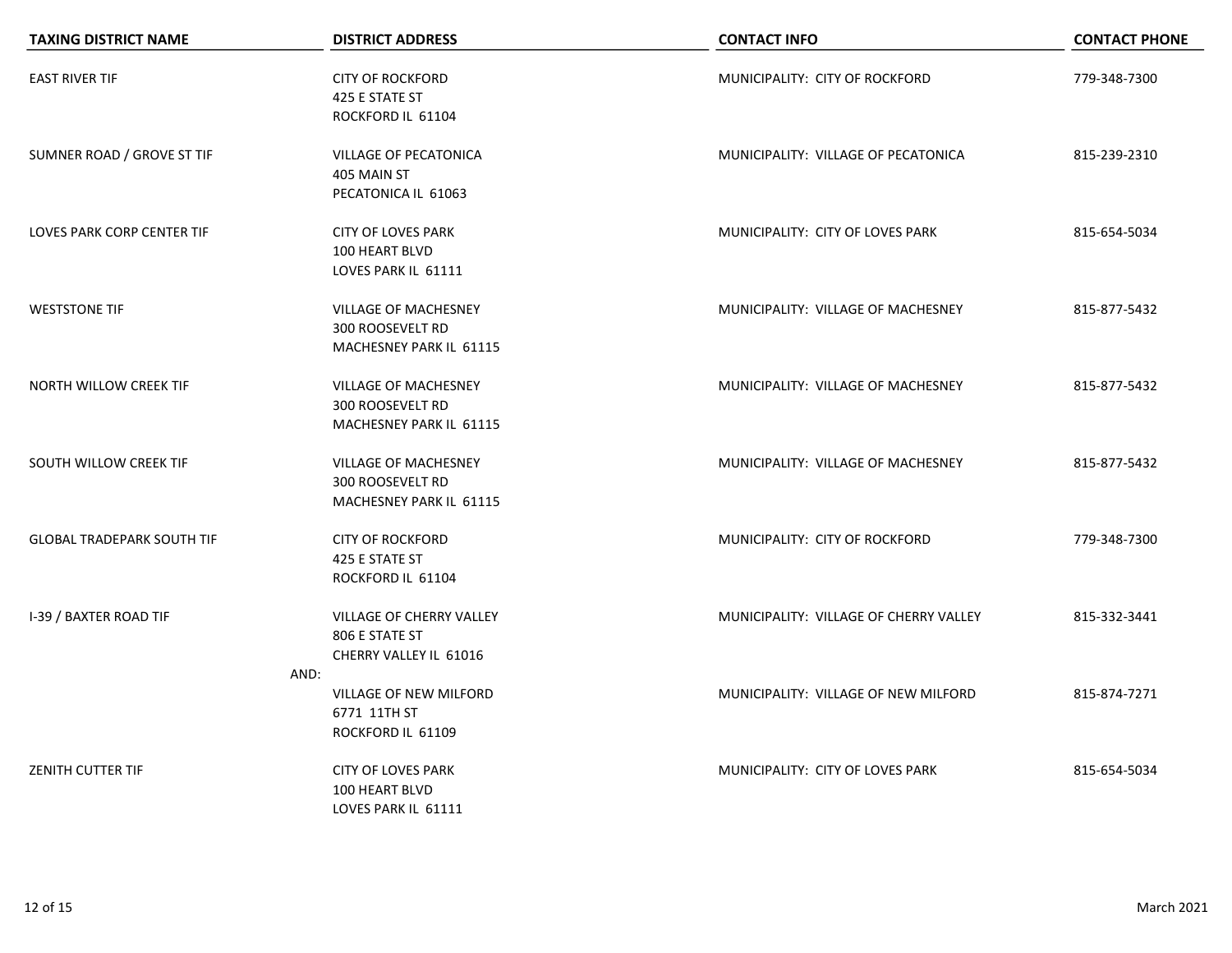| <b>TAXING DISTRICT NAME</b>       | <b>DISTRICT ADDRESS</b>                                                    | <b>CONTACT INFO</b>                    | <b>CONTACT PHONE</b> |
|-----------------------------------|----------------------------------------------------------------------------|----------------------------------------|----------------------|
| SPRING CREEK LAKES TIF            | <b>CITY OF LOVES PARK</b><br>100 HEART BLVD<br>LOVES PARK IL 61111         | MUNICIPALITY: CITY OF LOVES PARK       | 815-654-5034         |
| <b>FORMER WARNER ELECTRIC TIF</b> | VILLAGE OF ROSCOE<br>10631 MAIIN ST<br><b>ROSOCE IL 61073</b>              | MUNICIPALITY: VILLAGE OF ROSCOE        | 815-623-2829         |
| PERRYVILLE ROAD SSA               | <b>CITY OF LOVES PARK</b><br>100 HEART BLVD<br>LOVES PARK IL 61111         | MUNICIPALITY: CITY OF LOVES PARK       | 815-654-5034         |
| OLDE RIVER RIDGE PLAT 6 SSA       | <b>VILLAGE OF MACHESNEY</b><br>300 MACHESNEY RD<br>MACHESNEY PARK IL 61115 | MUNICIPALITY: VILLAGE OF MACHESNEY     | 815-877-5432         |
| JEFFERSON / NORTH 3RD ST TIF      | <b>CITY OF ROCKFORD</b><br>425 E STATE ST<br>ROCKFORD IL 61104             | MUNICIPALITY: CITY OF ROCKFORD         | 779-348-7300         |
| <b>I-39 BAXTER ROAD SSA</b>       | VILLAGE OF CHERRY VALLEY<br>806 E STATE ST<br>CHERRY VALLEY IL 61016       | MUNICIPALITY: VILLAGE OF CHERRY VALLEY | 815-332-3441         |
|                                   | AND:<br>VILLAGE OF NEW MILFORD<br>6771 11TH ST<br>ROCKFORD IL 61109        | MUNICIPALITY: VILLAGE OF NEW MILFORD   | 815-874-7271         |
| MULFORD & EAST STATE STREET TIF   | <b>CITY OF ROCKFORD</b><br>425 E STATE ST<br>ROCKFORD IL 61104             | MUNICIPALITY: CITY OF ROCKFORD         | 779-348-7300         |
| <b>AUBURN STREET TIF</b>          | <b>CITY OF ROCKFORD</b><br>425 E STATE ST<br>ROCKFORD IL 61104             | MUNICIPALITY: CITY OF ROCKFORD         | 779-348-7300         |
| FOREST HILLS ROAD TIF             | <b>CITY OF LOVES PARK</b><br>100 HEART BLVD<br>LOVES PARK IL 61111         | MUNICIPALITY: CITY OF LOVES PARK       | 815-654-5034         |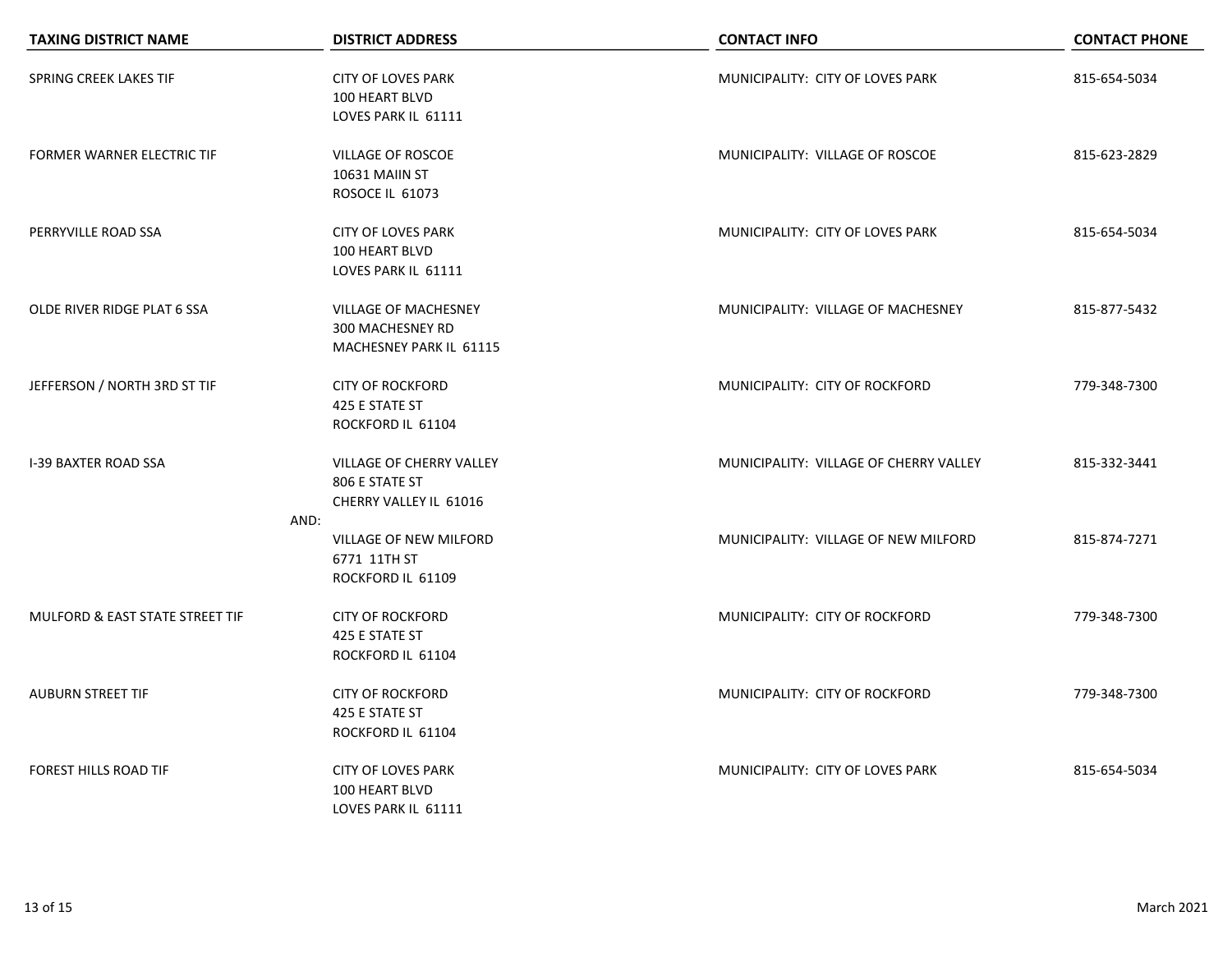| <b>TAXING DISTRICT NAME</b>     | <b>DISTRICT ADDRESS</b>                                                           | <b>CONTACT INFO</b>                | <b>CONTACT PHONE</b> |
|---------------------------------|-----------------------------------------------------------------------------------|------------------------------------|----------------------|
| <b>GARDNER / BLACKHAWK TIF</b>  | <b>CITY OF SOUTH BELOIT</b><br><b>519 BLACKHAWK BLVD</b><br>SOUTH BELOIT IL 61080 | MUNICIPALITY: CITY OF SOUTH BELOIT | 815-389-3023         |
| VILLAGE OF ROCKTON DOWNTOWN TIF | <b>VILLAGE OF ROCKTON</b><br>110 E MAIN ST<br>ROCKTON IL 61072                    | MUNICIPALITY: VILLAGE OF ROCKTON   | 815-624-7600         |
| <b>AMEROCK HOTEL TIF</b>        | <b>CITY OF ROCKFORD</b><br>425 E STATE ST<br>ROCKFORD IL 61104                    | MUNICIPALITY: CITY OF ROCKFORD     | 779-348-7300         |
| <b>SOUTH BELOIT SSA 5</b>       | <b>CITY OF SOUTH BELOIT</b><br>519 BLACKHAWK BLVD<br>SOUTH BELOIT IL 61080        | MUNICIPALITY: CITY OF SOUTH BELOIT | 815-389-3023         |
| <b>SOUTH BELOIT SSA 6</b>       | <b>CITY OF SOUTH BELOIT</b><br>519 BLACKHAWK BLVD<br>SOUTH BELOIT IL 61080        | MUNICIPALITY: CITY OF SOUTH BELOIT | 815-389-3023         |
| <b>SOUTH BELOIT SSA 7</b>       | <b>CITY OF SOUTH BELOIT</b><br>519 BLACKHAWK BLVD<br>SOUTH BELOIT IL 61080        | MUNICIPALITY: CITY OF SOUTH BELOIT | 815-389-3023         |
| <b>SOUTH BELOIT SSA 8</b>       | <b>CITY OF SOUTH BELOIT</b><br>519 BLACKHAWK BLVD<br>SOUTH BELOIT IL 61080        | MUNICIPALITY: CITY OF SOUTH BELOIT | 815-389-3023         |
| <b>SOUTH BELOIT SSA 9</b>       | <b>CITY OF SOUTH BELOIT</b><br>519 BLACKHAWK BLVD<br>SOUTH BELOIT IL 61080        | MUNICIPALITY: CITY OF SOUTH BELOIT | 815-389-3023         |
| SOUTH BELOIT SSA 10             | <b>CITY OF SOUTH BELOIT</b><br>519 BLACKHAWK BLVD<br>SOUTH BELOIT IL 61080        | MUNICIPALITY: CITY OF SOUTH BELOIT | 815-389-3023         |
| SPRING CREEK LAKES MAINT SSA 3  | <b>CITY OF LOVES PARK</b><br>100 HEART BLVD<br>LOVES PARK IL 61111                | MUNICIPALITY: CITY OF LOVES PARK   | 815-654-5034         |